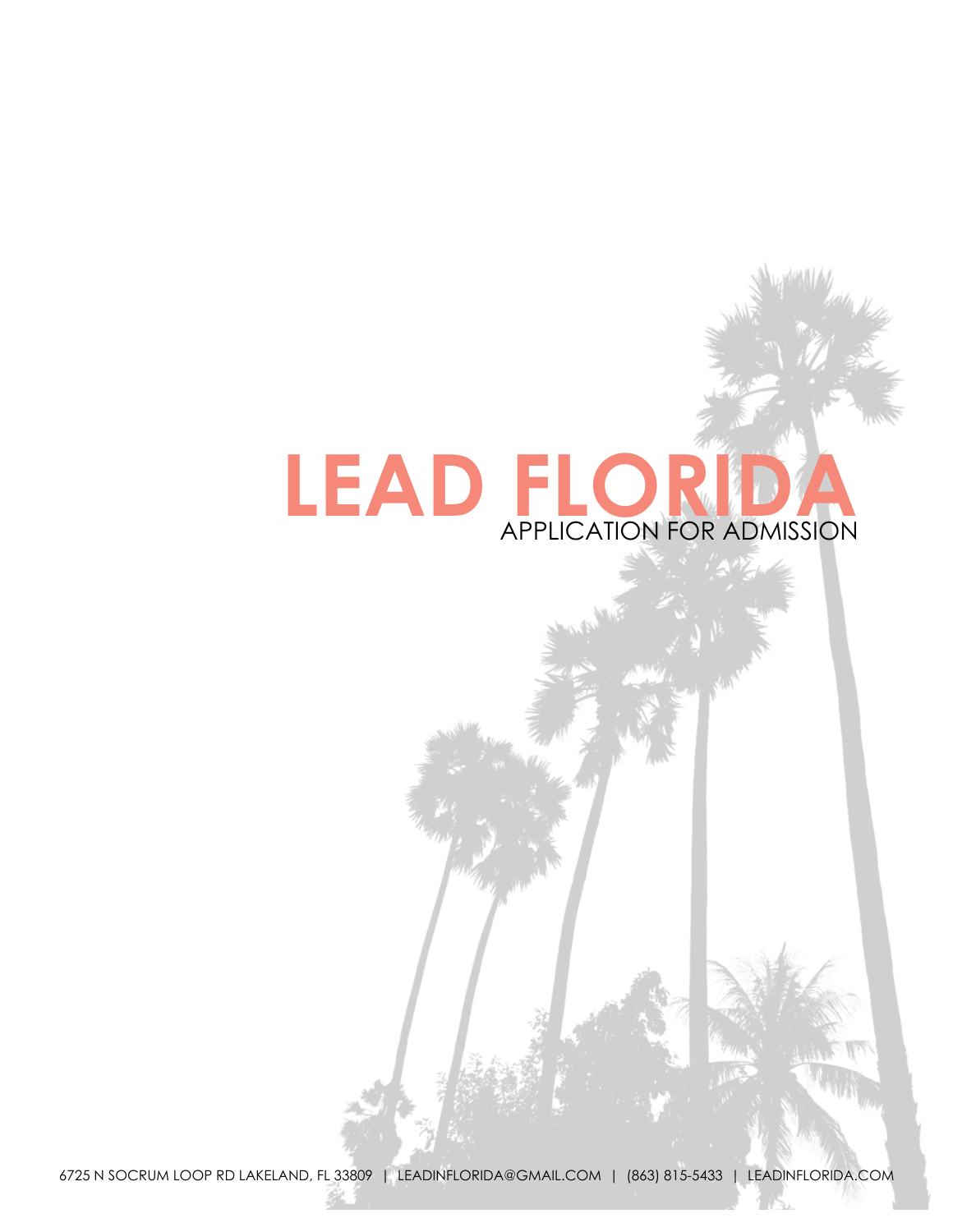

## **PERSONAL INFORMATION**

|                                                                                               |  | HOME PHONE: $(\_\_\_\_\_\_\_\_$ CELL PHONE: $(\_\_\_\_\_\_\_\_$ $\_\_\_\_\_$ $\_\_\_\_$ male $\Box$ female |
|-----------------------------------------------------------------------------------------------|--|------------------------------------------------------------------------------------------------------------|
|                                                                                               |  |                                                                                                            |
| <b>ETHNIC BACKGROUND (optional):</b> $\Box$ caucasian $\Box$ hispanic $\Box$ african american |  |                                                                                                            |
| <b>MARITAL STATUS:</b> □ single □ married □ divorced □ widowed                                |  |                                                                                                            |
| <b>FAMILY BACKGROUND</b>                                                                      |  |                                                                                                            |
|                                                                                               |  |                                                                                                            |
|                                                                                               |  |                                                                                                            |
|                                                                                               |  |                                                                                                            |
|                                                                                               |  |                                                                                                            |
|                                                                                               |  |                                                                                                            |
| PRESENT ADDRESS:                                                                              |  |                                                                                                            |
|                                                                                               |  |                                                                                                            |
|                                                                                               |  |                                                                                                            |
|                                                                                               |  | <b>NATURAL PARENTS:</b> □ remained married □ separated □ divorced □ deceased                               |
|                                                                                               |  |                                                                                                            |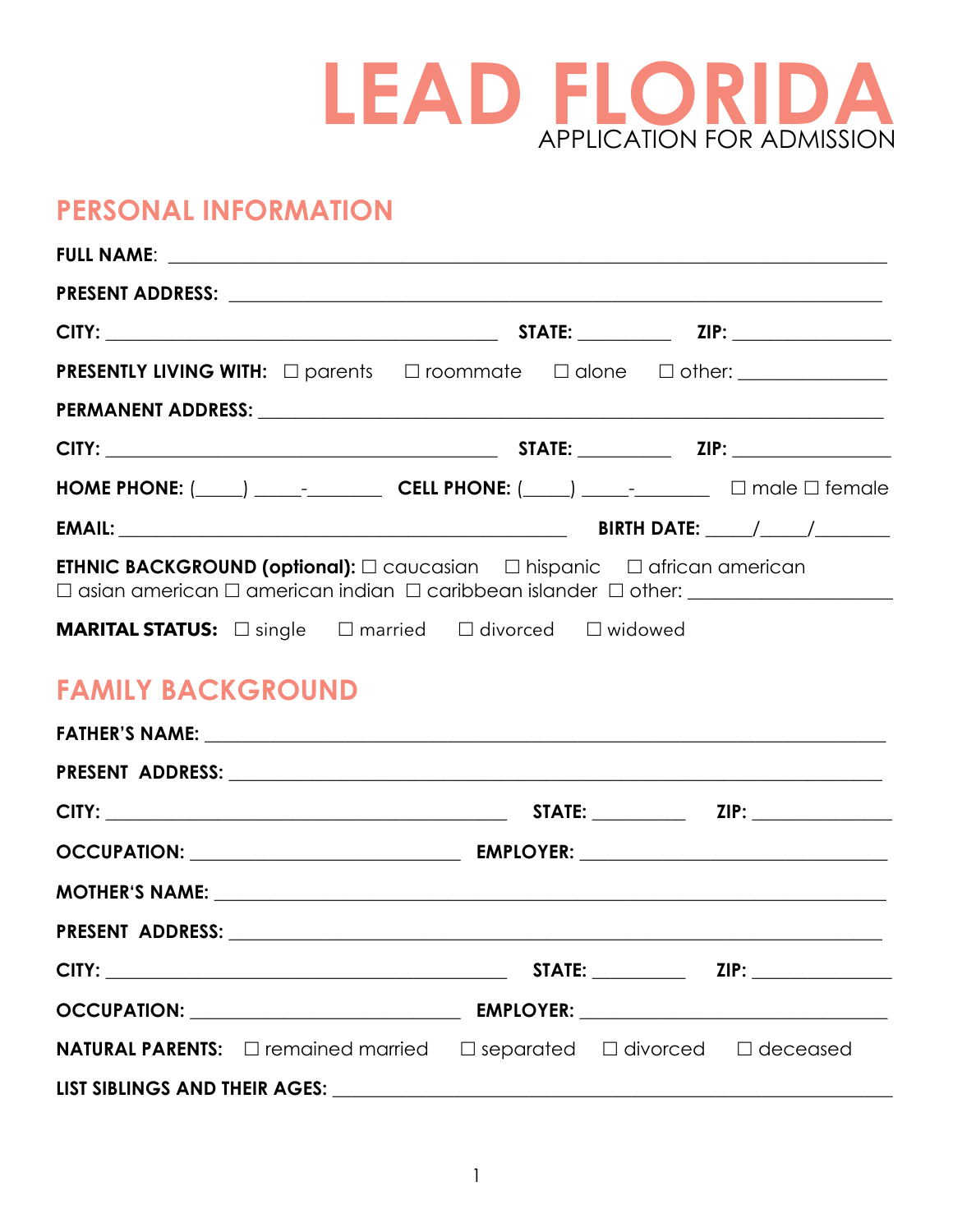# **HEALTH INFORMATION**

|                                        | <b>YOUR HEALTH IS:</b> $\square$ excellent $\square$ good $\square$ fair $\square$ poor                                                                                                                                                                                              |
|----------------------------------------|--------------------------------------------------------------------------------------------------------------------------------------------------------------------------------------------------------------------------------------------------------------------------------------|
|                                        |                                                                                                                                                                                                                                                                                      |
|                                        | LIST TYPE AND DATES OF RECENT IMMUNIZATIONS (i.e. TDAP - 3/2012): _______________                                                                                                                                                                                                    |
|                                        | <u> 1989 - Johann Stoff, deutscher Stoff, der Stoff, der Stoff, der Stoff, der Stoff, der Stoff, der Stoff, der S</u><br>DO YOU CURRENTLY OR HAVE YOU EVER TAKEN MOOD ALTERING MEDICATIONS (anti-<br>depressants, Ritalin, etc.)? $\square$ no $\square$ yes If yes, please explain: |
|                                        | LIST ANY OTHER MEDICATIONS YOU ARE CURRENTLY USING: ____________________________                                                                                                                                                                                                     |
|                                        | HAVE YOU EVER UNDERGONE PSYCHOLOGICAL OR MENTAL TREATMENT INCLUDING<br><b>PROFESSIONAL COUNSELING?</b> $\Box$ no $\Box$ yes                                                                                                                                                          |
|                                        |                                                                                                                                                                                                                                                                                      |
|                                        |                                                                                                                                                                                                                                                                                      |
|                                        |                                                                                                                                                                                                                                                                                      |
|                                        | DO YOU CURRENTLY SMOKE?  One Uyes                                                                                                                                                                                                                                                    |
|                                        | DO YOU CURRENTLY DRINK ALCOHOLIC BEVERAGES?<br>$\Box$ no $\Box$ yes                                                                                                                                                                                                                  |
|                                        |                                                                                                                                                                                                                                                                                      |
| <b>INSURANCE?</b> $\Box$ no $\Box$ yes | DO YOU CURRENTLY HAVE A HEALTH SAVINGS PLAN OR OTHER FORM OF MEDICAL                                                                                                                                                                                                                 |
|                                        | <b>PERSONAL FINANCIAL &amp; EMPLOYMENT BACKGROUND</b>                                                                                                                                                                                                                                |
|                                        | HAVE YOU RECEIVED A COPY OF THE PROGRAM FEES FOR THE YEAR YOU ARE APPLYING FOR<br>AND DO YOU UNDERSTAND THE COST FOR ATTENDING LEAD FLORIDA? $\Box$ yes $\Box$ no                                                                                                                    |
|                                        | HOW DO YOU PLAN TO PAY FOR THE PROGRAM FEES?<br>$\Box$ donation letters/personal support $\Box$ financial aid (Online College Only) $\Box$ personal savings                                                                                                                          |
|                                        | WILL YOU HAVE THE REQUIRED DOWN PAYMENT (\$1,500) BY THE REQUIRED DATE (AUGUST 1)?                                                                                                                                                                                                   |
|                                        | ARE YOU CURRENTLY EMPLOYED? $\Box$ yes $\Box$ no EMPLOYER: _________________________                                                                                                                                                                                                 |
|                                        | HOURS PER WEEK: _____________                                                                                                                                                                                                                                                        |
|                                        |                                                                                                                                                                                                                                                                                      |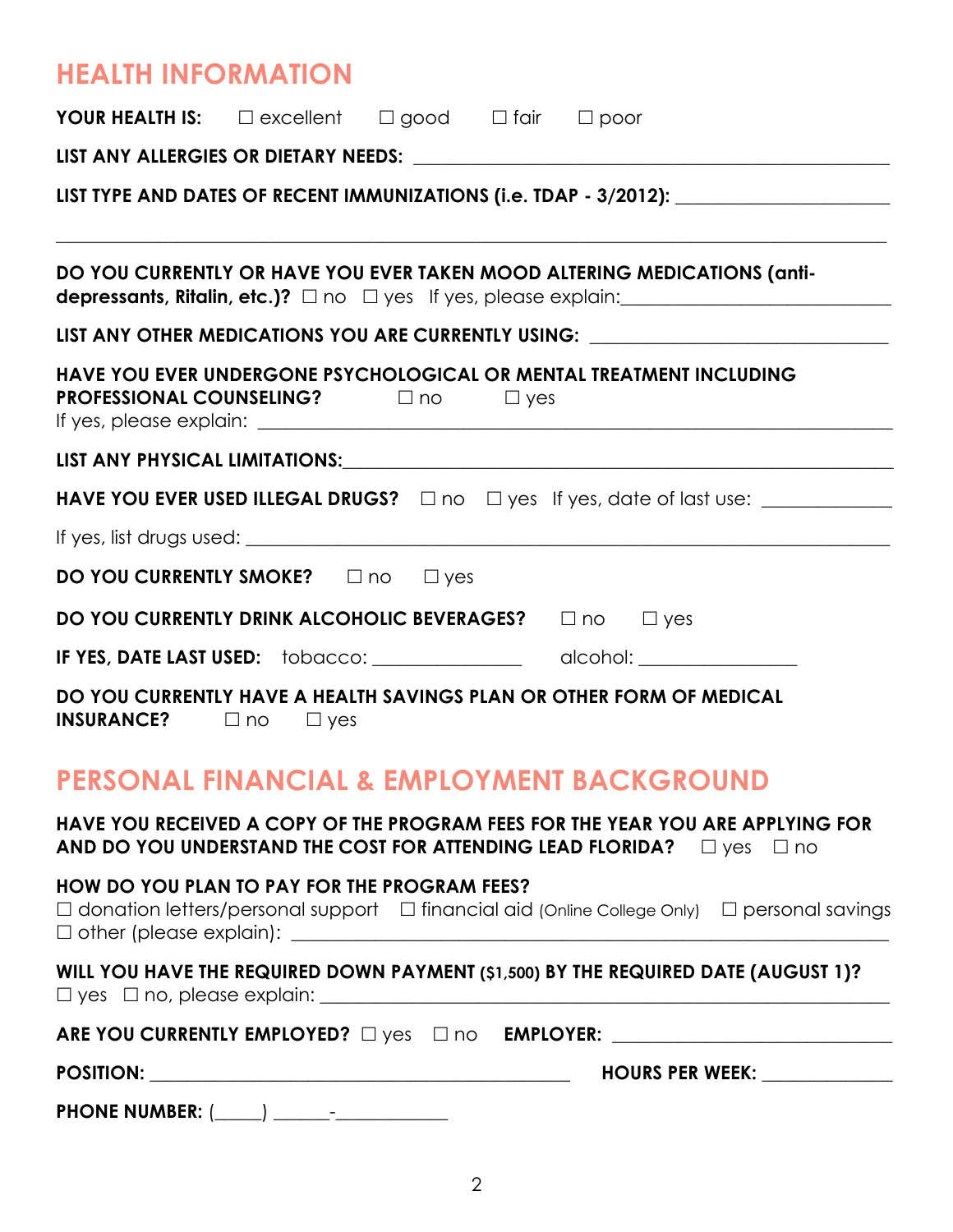| DO YOU UNDERSTAND THAT YOU WILL NOT HAVE TIME TO HOLD CONTINUOUS FULL TIME<br><b>EMPLOYMENT DURING THE FIRST AND SECOND YEAR OF ENROLLMENT?</b> $\Box$ yes $\Box$ no                                                                  |  |  |  |  |
|---------------------------------------------------------------------------------------------------------------------------------------------------------------------------------------------------------------------------------------|--|--|--|--|
| ARE YOU PERSONALLY IN DEBTS? Dyes D no                                                                                                                                                                                                |  |  |  |  |
| ARE YOU PLANNING TO BRING AN AUTOMOBILE? $\Box$ yes $\Box$ no                                                                                                                                                                         |  |  |  |  |
| <b>DO YOU HAVE INSURANCE ON YOUR AUTOMOBILE?</b> (Required in most states): □ yes □ no                                                                                                                                                |  |  |  |  |
| <b>CHURCH BACKGROUND</b>                                                                                                                                                                                                              |  |  |  |  |
|                                                                                                                                                                                                                                       |  |  |  |  |
|                                                                                                                                                                                                                                       |  |  |  |  |
|                                                                                                                                                                                                                                       |  |  |  |  |
|                                                                                                                                                                                                                                       |  |  |  |  |
|                                                                                                                                                                                                                                       |  |  |  |  |
|                                                                                                                                                                                                                                       |  |  |  |  |
| LIST THE MINISTRIES IN WHICH YOU CURRENTLY ARE OR RECENTLY HAVE BEEN AN ACTIVE                                                                                                                                                        |  |  |  |  |
| <u> 1989 - Johann Stoff, amerikansk politiker (d. 1989)</u><br><b>SPIRITUAL BACKGROUND</b>                                                                                                                                            |  |  |  |  |
| WHEN DID YOU ACCEPT CHRIST? $\_\_\_\_\_\_\_\_\_\_\_\$ WHERE?                                                                                                                                                                          |  |  |  |  |
| HAVE YOU EVER BEEN BAPTIZED IN WATER? $\Box$ yes $\Box$ no                                                                                                                                                                            |  |  |  |  |
| DESCRIBE YOUR CURRENT RELATIONSHIP WITH GOD: ___________________________________<br><u> 1989 - Jan James James James James James James James James James James James James James James James James J</u>                              |  |  |  |  |
| DESCRIBE YOUR DEVOTIONAL LIFE AND PRACTICES: ___________________________________                                                                                                                                                      |  |  |  |  |
| HOW SUPPORTIVE ARE YOUR PARENTS/GUARDIANS ABOUT YOUR DESIRE TO ATTEND LEAD<br><b>INSTITUTE?</b><br>$\Box$ totally unsupportive $\Box$ somewhat unsupportive $\Box$ somewhat supportive<br>$\Box$ supportive<br>$\Box$ very supportive |  |  |  |  |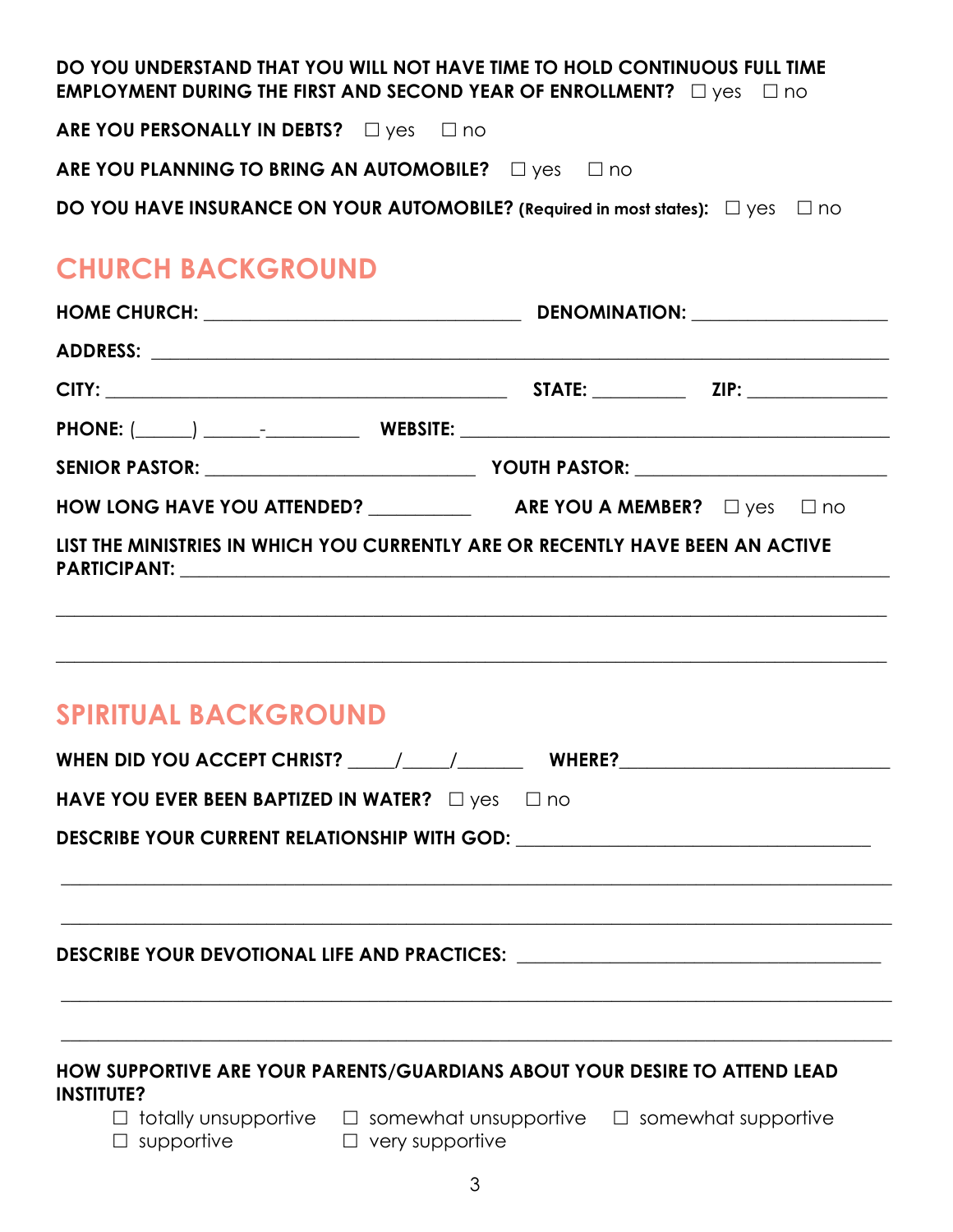# **EDUCATIONAL BACKGROUND**

**CHECK LAST YEAR COMPLETED:** High School:  $\Box$  11<sup>th</sup>  $\Box$  12<sup>th</sup> College:  $\Box$  1  $\Box$  2  $\Box$  3  $\Box$  4  $\Box$  5+

**NAME OF HIGH SCHOOL & CITY/STATE?:** \_\_\_\_\_\_\_\_\_\_\_\_\_\_\_\_\_\_\_\_\_\_\_\_\_\_\_\_\_\_\_\_\_\_\_\_\_\_\_\_\_\_\_\_\_\_\_\_\_\_\_

**YEAR OF GRADUATION:** \_\_\_\_\_\_\_\_\_\_\_ **GPA:** \_\_\_\_\_\_\_\_ **CHECK ONE:** ! diploma *or*! GED

 $\_$  , and the set of the set of the set of the set of the set of the set of the set of the set of the set of the set of the set of the set of the set of the set of the set of the set of the set of the set of the set of th

 $\_$  , and the set of the set of the set of the set of the set of the set of the set of the set of the set of the set of the set of the set of the set of the set of the set of the set of the set of the set of the set of th

**IF YOU ATTENDED COLLEGE, PLEASE LIST THE INSTITUTION(S) AND ADDRESS(ES):** 

**DO YOU UNDERSTAND THAT THE TUITION COST FOR COLLEGE CREDIT/DEGREE PROGRAM IS IN ADDITION TO LEAD INSTITUTE PROGRAM FEES?**  $\Box$  yes  $\Box$  no

**DO YOU PLAN TO APPLY FOR FEDERAL FINANCIAL AID FOR ONLINE SCHOOLING?** 

 $\Box$  yes  $\Box$  no  $\Box$  fi no, please explain:  $\Box$ 

## **PLEASE ANSWER THE FOLLOWING QUESTIONS TO THE BEST OF YOUR ABILITY:**

\_\_\_\_\_\_\_\_\_\_\_\_\_\_\_\_\_\_\_\_\_\_\_\_\_\_\_\_\_\_\_\_\_\_\_\_\_\_\_\_\_\_\_\_\_\_\_\_\_\_\_\_\_\_\_\_\_\_\_\_\_\_\_\_\_\_\_\_\_\_\_\_\_\_\_\_\_\_\_\_\_\_\_\_\_\_\_\_\_

\_\_\_\_\_\_\_\_\_\_\_\_\_\_\_\_\_\_\_\_\_\_\_\_\_\_\_\_\_\_\_\_\_\_\_\_\_\_\_\_\_\_\_\_\_\_\_\_\_\_\_\_\_\_\_\_\_\_\_\_\_\_\_\_\_\_\_\_\_\_\_\_\_\_\_\_\_\_\_\_\_\_\_\_\_\_\_\_\_

\_\_\_\_\_\_\_\_\_\_\_\_\_\_\_\_\_\_\_\_\_\_\_\_\_\_\_\_\_\_\_\_\_\_\_\_\_\_\_\_\_\_\_\_\_\_\_\_\_\_\_\_\_\_\_\_\_\_\_\_\_\_\_\_\_\_\_\_\_\_\_\_\_\_\_\_\_\_\_\_\_\_\_\_\_\_\_\_\_

### WHAT INTERESTS YOU ABOUT LEAD FLORIDA?: **what interfaces**

**DESCRIBE ANY MINISTRY OR ACTIVITIES OF THE CHURCH YOU HAVE SERVED OR ARE SERVING IN LEADERSHIP:** 

**DESCRIBE ANY ACTIVITIES OR OPPORTUNITIES OUTSIDE THE CHURCH IN WHICH YOU HAVE**  SERVED OR ARE SERVING IN LEADERSHIP:

**ARE YOU WILLING TO MAKE A 1 YEAR COMMITMENT**  $(A \cup g' 22 - Mag' 23)$ ?  $\Box$  yes  $\Box$  no

## **PLEASE CHECK WHICH IS MOST APPLICABLE TO YOUR SENSE OF "CALLING" AT THIS TIME:**

- $\Box$  I am confident that God is calling me into a vocational ministry of some kind.
- $\Box$  I do not believe God is calling me into vocational ministry at this time.
- $\Box$  I am not sure, but am open to the idea that God is calling me into vocational ministry.

## **PLEASE MARK ALL APPLICABLE OPTIONS YOU ARE CONSIDERING UPON COMPLETION OF THE LEAD INSTITUTE PROGRAM:**

- $\Box$  Seeking full time employment
- $\Box$  Pursuing a college degree (on campus)
- $\Box$  Seeking placement for vocational ministry
- $\Box$  Other (please describe):  $\Box$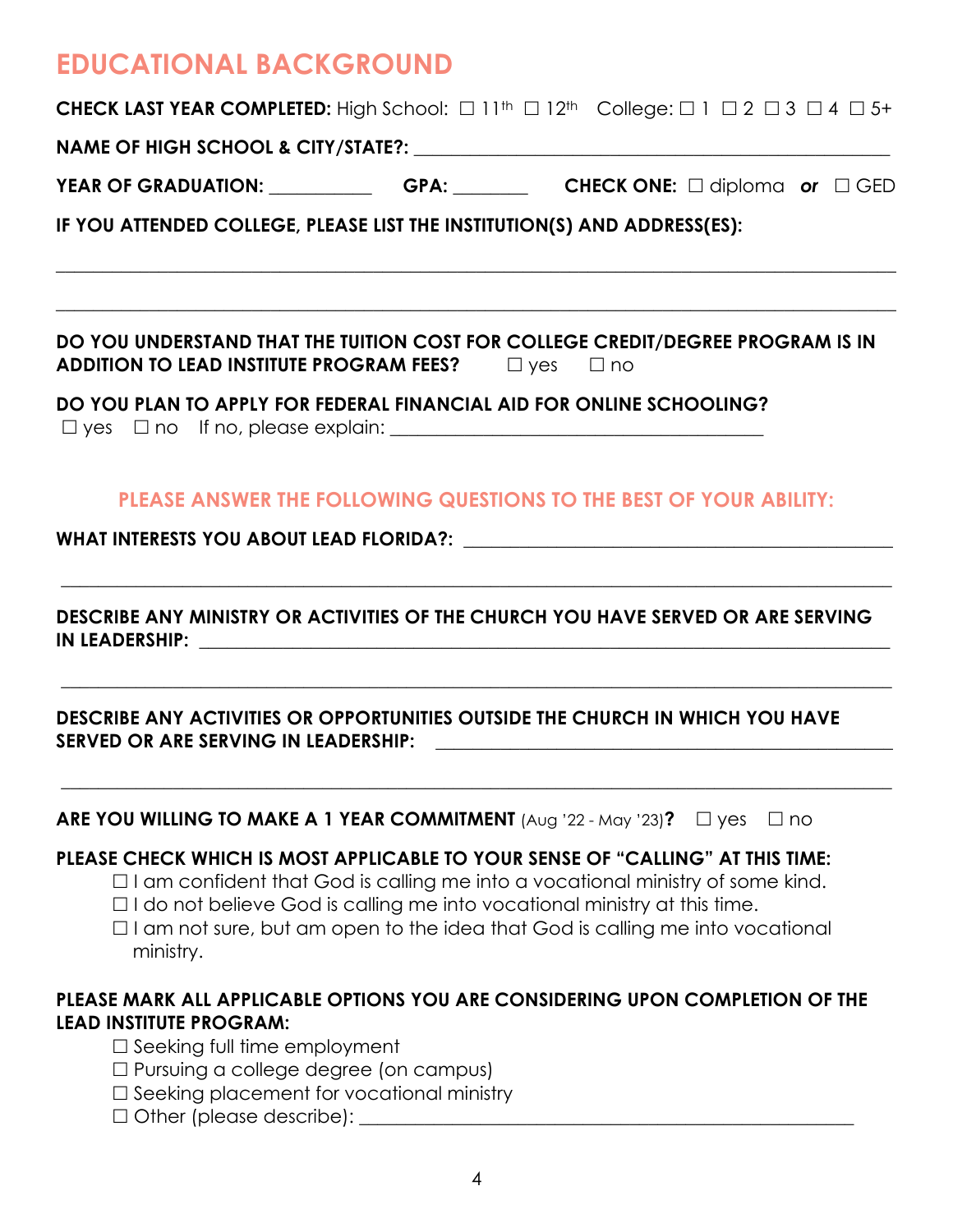### **LIST SOME OF YOUR GIFTS AND ABILITIES THAT YOU WOULD LIKE TO USE FOR CHRIST AND DEVELOP THROUGH LEAD FLORIDA: \_\_\_\_\_\_\_\_\_\_\_\_\_\_\_\_\_\_\_\_\_\_\_\_\_\_\_\_\_\_\_\_\_\_\_\_\_\_\_\_\_\_\_\_\_\_\_\_\_\_\_\_\_\_\_\_**

\_\_\_\_\_\_\_\_\_\_\_\_\_\_\_\_\_\_\_\_\_\_\_\_\_\_\_\_\_\_\_\_\_\_\_\_\_\_\_\_\_\_\_\_\_\_\_\_\_\_\_\_\_\_\_\_\_\_\_\_\_\_\_\_\_\_\_\_\_\_\_\_\_\_\_\_\_\_\_\_\_\_\_\_\_\_\_\_\_

| HAVE YOU EVER BEEN ARRESTED?: Dyes Dno                                                                                                                                                                                                                                                                                                                          |                  |  |
|-----------------------------------------------------------------------------------------------------------------------------------------------------------------------------------------------------------------------------------------------------------------------------------------------------------------------------------------------------------------|------------------|--|
| HAVE YOU EVER BEEN CONVICTED OF A CRIME OTHER THAT A TRAFFIC VIOLATION?<br>$\Box$ yes $\Box$ no If yes to either of the above questions, please explain: $\Box$                                                                                                                                                                                                 |                  |  |
| IF ACCEPTED, I UNDERSTAND AND AM WILLING TO MAKE THE ONE YEAR COMMITMENT TO LEAD<br>INSTITUTE FLORIDA AND THE CODE OF CONDUCT AND STANDARDS OF THE PROGRAM.<br>Code of Conduct and Standards will be reviewed with all students during the opening weekend orientation. However, a<br>copy can be sent to you in advance at your request.) $\Box$ Yes $\Box$ no |                  |  |
| <b>REFERENCES</b>                                                                                                                                                                                                                                                                                                                                               |                  |  |
|                                                                                                                                                                                                                                                                                                                                                                 |                  |  |
|                                                                                                                                                                                                                                                                                                                                                                 |                  |  |
|                                                                                                                                                                                                                                                                                                                                                                 |                  |  |
|                                                                                                                                                                                                                                                                                                                                                                 |                  |  |
|                                                                                                                                                                                                                                                                                                                                                                 |                  |  |
|                                                                                                                                                                                                                                                                                                                                                                 |                  |  |
|                                                                                                                                                                                                                                                                                                                                                                 |                  |  |
|                                                                                                                                                                                                                                                                                                                                                                 |                  |  |
| <b>3. NAME:</b>                                                                                                                                                                                                                                                                                                                                                 | <b>RELATION:</b> |  |
|                                                                                                                                                                                                                                                                                                                                                                 |                  |  |
|                                                                                                                                                                                                                                                                                                                                                                 |                  |  |
|                                                                                                                                                                                                                                                                                                                                                                 |                  |  |

## **PERSONAL TESTIMONY**

**On a separate sheet of paper, please give your personal testimony. It should be a minimum of 500 words, typed. Please tell us about yourself, your salvation experience, your church, your family, and what God has taught you about life and faith.**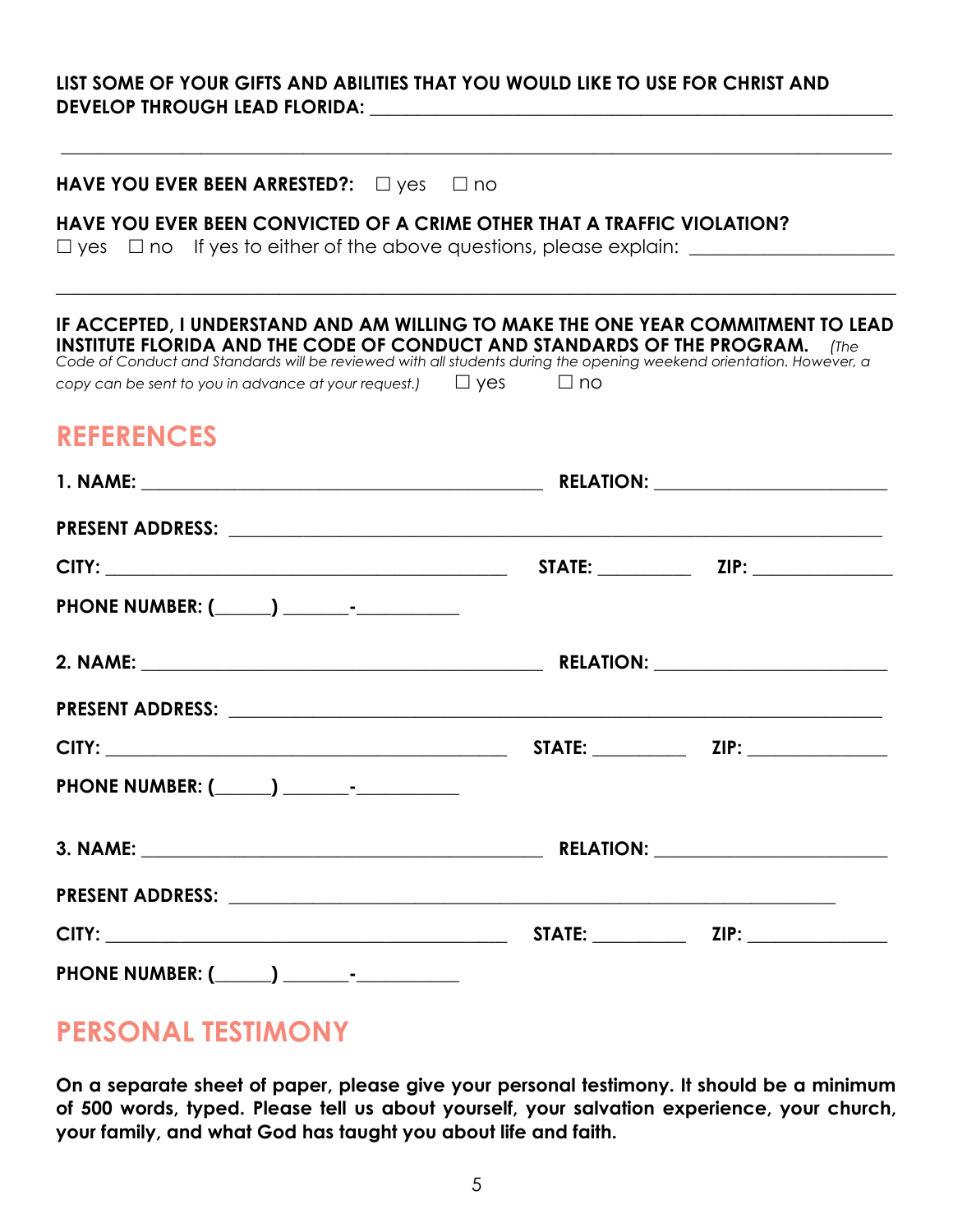# **1st & 2nd YEAR FEE AGREEMENT**

### **PAYMENT PLAN DETAILS**

| Deposit (non refundable) due upon acceptance. Fees due August 1                                                 | \$1,500.00               |
|-----------------------------------------------------------------------------------------------------------------|--------------------------|
| 1st Semester Program Fees, Travel Expense, and Admin. Fees due September 1<br>(September '22 - December '22)    | \$2,000.00               |
| 2 <sup>nd</sup> Semester Program Fees, Travel Expense, and Admin. Fees due January 1<br>(January '23 – May '23) | \$2,000.00<br>\$5,500.00 |

**Lee University IDP (or another university) tuition and books for coursework are NOT included.**

#### **PAYMENT PLAN**

Lead Institute Florida operates on a very tight and limited budget. We have no surplus income and no on-going financial support or assistance from any church, ministry, individual or organization. Therefore, the proposed payment option is the only available payment plan. We also try to work with each student and family on an individual basis according to need. However, we must insist that full and final payment is received according to the dates and deadlines established above in order to fulfill our commitment to every student, family, ministry and business represented and affected by Lead Institute Florida. In many cases families and students may find it necessary to secure a loan through their personal bank or credit union. Late fees will be automatically applied to students accounts if payment is not received on time. Students with outstanding balances will not be permitted to travel or participate on ministry events until their accounts balances are paid. Student with remaining balances due at graduation will not be eligible to participate or be recognized at graduation nor receives their certificate and gifts until final payment is made.

#### **REFUNDS**

An adjustment to the students account will be made when a student withdraws from Lead INstitute Florida with the proper approval. Proper approval constitutes a joint agreement between the student and the Director that the student must leave the program because of serious physical, emotional or mental illness (documented by a physician) or family tragedy or crisis. Expulsion because of disciplinary problems is not considered grounds for a refund. In order to receive proper approval, the student and Director must complete an official withdrawal form at the time he or she is leaving the program. Withdrawal forms are available through the Lead Institute Florida office. Refunds will not be made until the program Director receives a written and signed copy of the completed withdrawal form. Refunds are effective the date of the withdrawal form.

 Refunds will be allowed on Lead Institute Program Fees on a prorated basis according to the standard set by Lee University. Refunds from college course work will come directly from the educational institution. After thirty days no refund of program fees will be allowed. Lead INstitute Florida is not responsible for obtaining tuition or book fees from Lee University or any other the educational institutions. Refunds will be allowed on Housing, Utilities, and Food Expenses to reimburse prepayment of any months after the student has moved out. Housing, Utilities, and Food Expenses will not be prorated for partial months.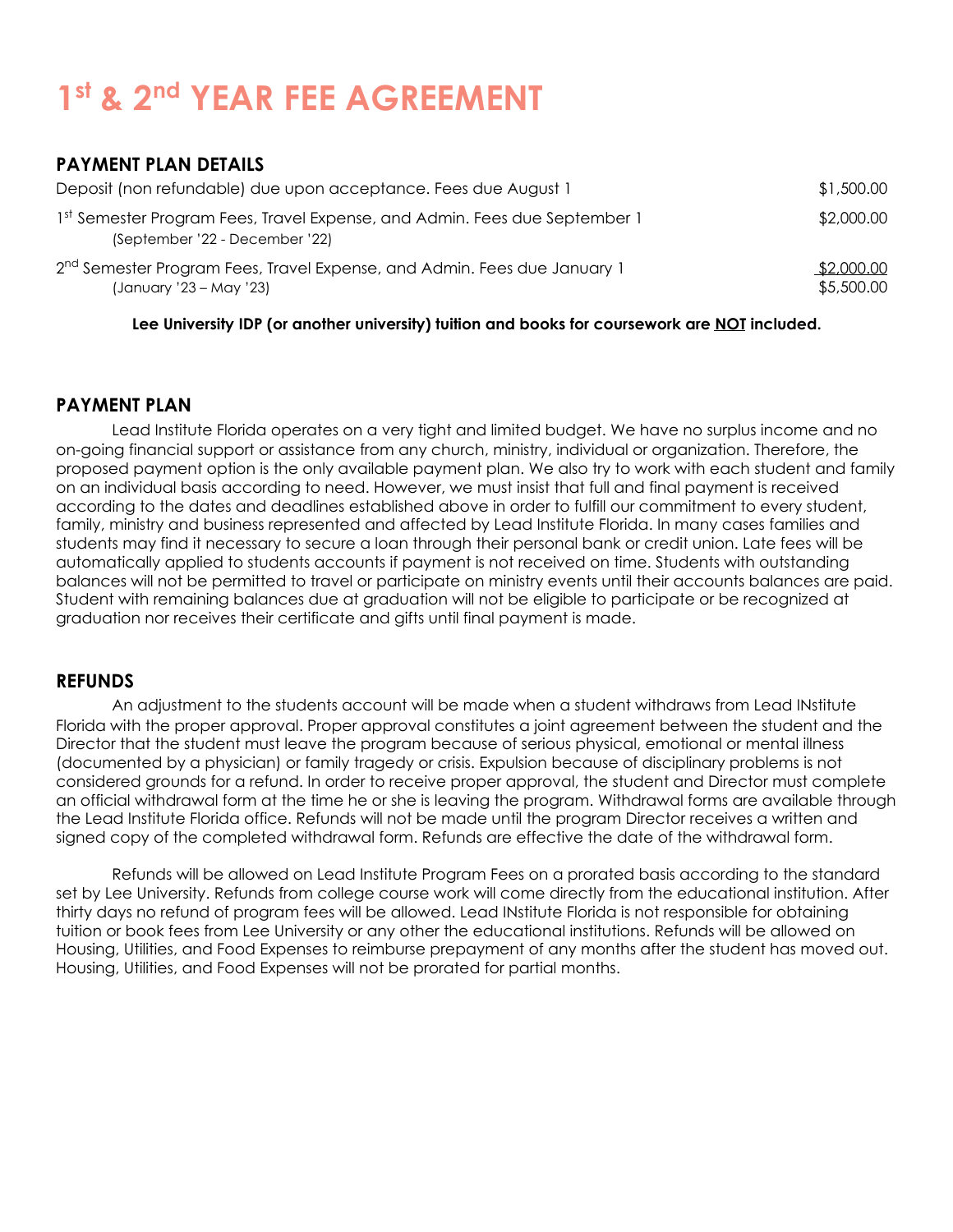# **APPLICATION CHECKLIST**

**Your Signed and Completed Application Your Personal Testimony Signed and Completed Medical and Liability Form A Recent Picture of Yourself \$25 Application Fee Pastoral Recommendation (Must Be Sent in Separately) Personal Recommendation (Must Be Sent in Separately)** 

## **THANK YOU!**

**Thank you for applying to Lead Florida! We are so excited about processing your application. In the mean time, here's what you can expect next:** 

**Shortly after we have received your Application and Recommendation Forms, we will contact you regarding setting up your interview with our director and/or staff members through a video conference. All applicants must go through the interview process. After the interview is over, you will be notified about your application status within a few days.** 

**If accepted, your final step will be be to complete a separate application to Lee University's Division of Adult Learning program (or another college or university of your choice). Lead Florida partners with Lee University and because of this partnership, we are able to offer students a scholarship of 50% off tuition fees. However, if you feel Lee University is not the right fit for you, you have the option to choose an online school that fulfills either your scholarships or preference for your educational path.** 

**Lee University's DAL Program offers many Undergraduate Degrees including:** 

- **• Bible and Theology**
- **• Christian Studies**
- **• Ministry Leadership**
- **• Business Administration**
- **• Criminal Justice**
- **• Liberal Studies**

**Feel free to find out more information on Lee University's DAL program by visiting [www.leeuniversity.edu/adult-learning](http://www.leeuniversity.edu/adult-learning)!**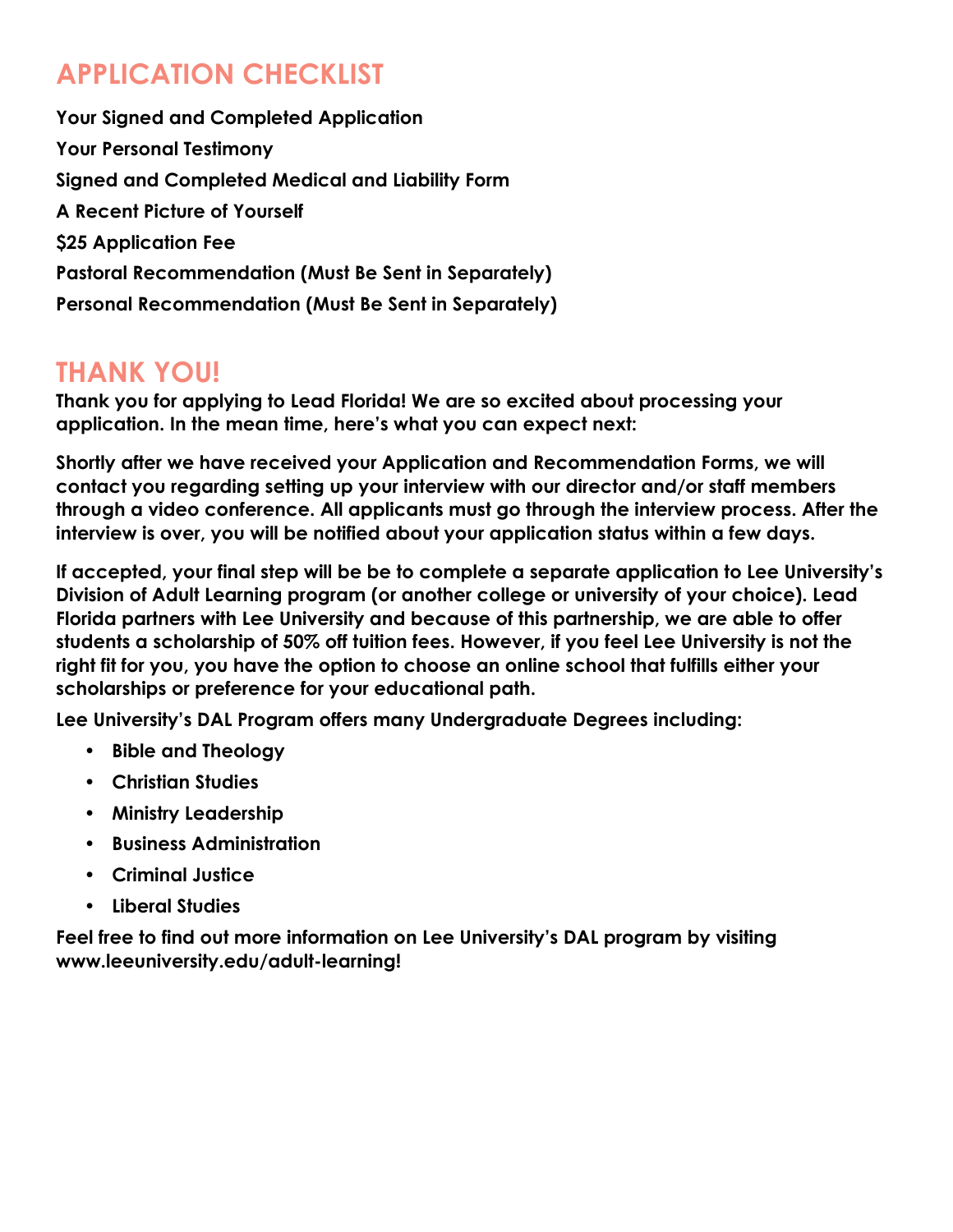# **LEAD INSTITUTE FLORIDA**  LIABILITY AND MEDICAL RELEASE FORM

#### **SECTION ONE: LIABILITY RELEASE**

It is my understanding that as a vital part of the ministry of The Mission Urban Discipleship Center, various activities and events for participation have been planned and authorized. These events require travel in the United States and Overseas. Therefore I, **Exercise 2008** Therefore I,  $\alpha$  do hereby release the director and staff of Lead Florida; Church Partners and Para-Church Ministries; and the International Department of Youth and Christian Education from any and all liability for physical or emotional damages of whatever kind or nature, which may occur at anytime while I am a student in the program.

I further state that I understand the nature of Lead Florida, its dormitory style living quarters and its planned itinerary of travel and ministry events. I understand that students will travel in a van, bus, or other staff or student cars while participating in the program and I release any and all of the mentioned parties from any and all liability for personal damages of whatever kind or nature.

I further state that I HAVE CAREFULLY READ THE FOREGOING RELEASE AND KNOW THE CONTENTS THEREFORE AND I SIGN THIS RELEASE AS MY OWN FREE ACT. This is a legally binding agreement, which I have read and understand.

| Applicant Signature       |                            | Date: |  |
|---------------------------|----------------------------|-------|--|
| Parent/Guardian Signature | (if applicant is under 21) | Date: |  |
| Witness Signature         |                            | Date: |  |

#### **SECTION TWO: MEDICAL CERTIFICATION**

I hereby certify that I, \_\_\_\_\_\_\_\_\_\_\_\_\_\_\_\_\_\_\_\_\_\_\_\_\_\_\_\_\_\_\_\_\_\_\_\_\_\_\_\_ am physically fit and capable of participating in all activities of Lead Florida, including the ability to swim, unless limitations on physical activities or events are expressly stated below:

LIST HEALTH CONDITIONS (including all food allergies) THAT WOULD LIMIT YOUR PARTICIPATION IN ANY CUSTOMARY ACTIVITY (If none, so indicate on the lines provided):

 $\_$  , and the state of the state of the state of the state of the state of the state of the state of the state of the state of the state of the state of the state of the state of the state of the state of the state of the

 $\_$  , and the set of the set of the set of the set of the set of the set of the set of the set of the set of the set of the set of the set of the set of the set of the set of the set of the set of the set of the set of th

#### **SECTION THREE: CONSENT TO MEDICAL TREATMENT**

It is understood that there are potential hazards in participating in various activities, events, and travel. I consent and authorize the leadership of Lead Florida, its staff, or employees to administer first aid or medical care by any physician, hospital, or attendant that may be needed as a result of any injury, illness, or other affliction, which makes medical care necessary.

| Parent/Guardian Signature <u>and the contract of the contract of the contract of the contract of the contract of the contract of the contract of the contract of the contract of the contract of the contract of the contract of</u><br>(if applicant is under 21) | Date: _______________________ |
|--------------------------------------------------------------------------------------------------------------------------------------------------------------------------------------------------------------------------------------------------------------------|-------------------------------|
|                                                                                                                                                                                                                                                                    |                               |
|                                                                                                                                                                                                                                                                    |                               |
|                                                                                                                                                                                                                                                                    |                               |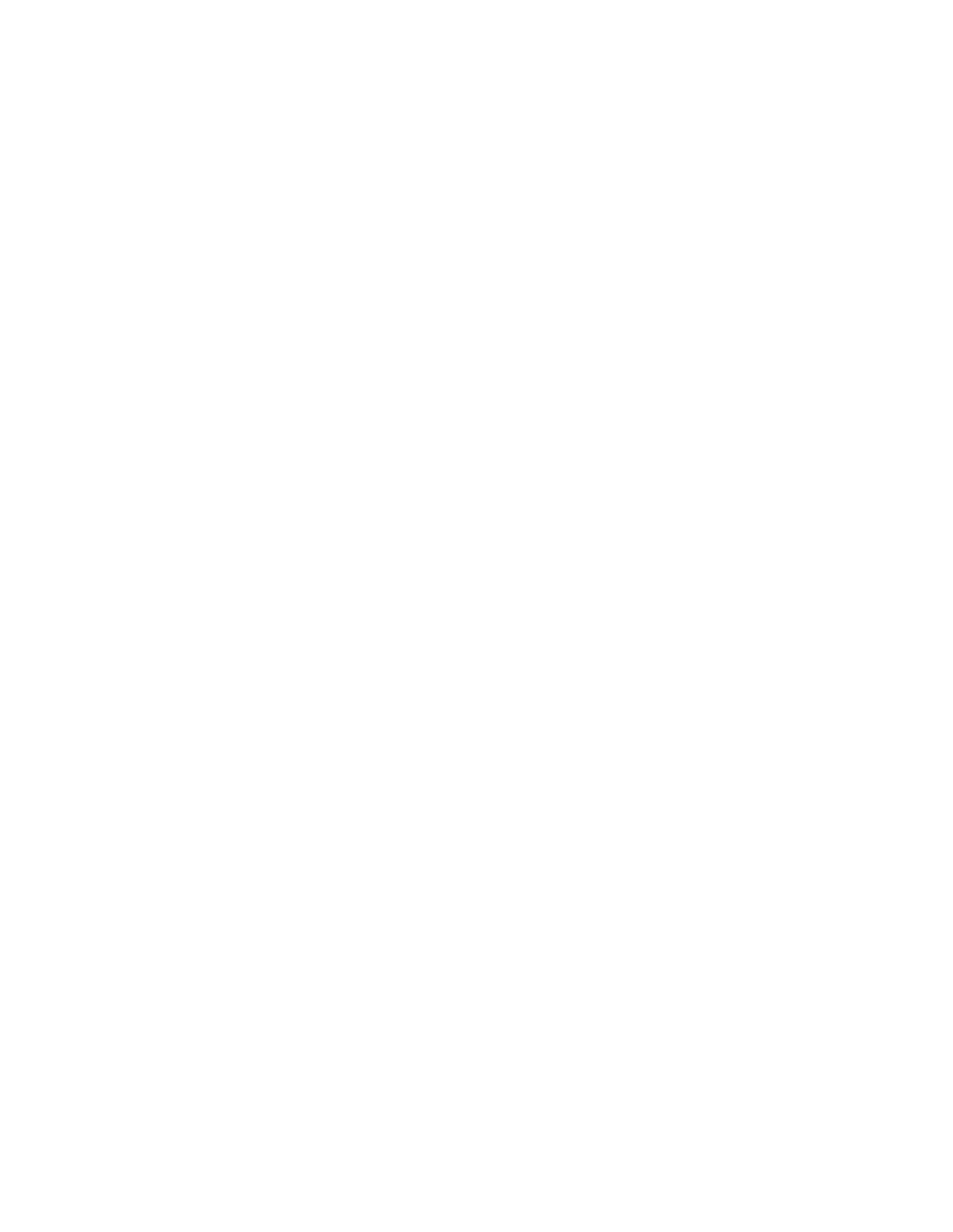

**RECOMMENDATION FORM:** To be filled out by a high school or college teacher, employer, or mentor and *mailed directly to Lead Florida.* This form should not be filled out by a family member.

Applicant's Name: \_\_\_\_\_\_\_\_\_\_\_\_\_\_\_\_\_\_\_\_\_\_\_\_\_\_\_\_\_\_\_\_\_\_\_\_\_\_\_\_\_\_\_\_\_\_\_\_\_\_\_\_\_\_\_\_\_\_\_\_\_\_\_\_\_\_\_\_\_\_\_\_\_\_\_\_\_\_\_\_\_\_\_\_\_\_\_\_

**INSTRUCTIONS**: Each applicant for admission to *Lead Florida* must submit recommendations. Serious consideration will be given to your comments; therefore, please complete the form carefully and **mail or scan in an email** *directly to the Lead Institute Florida office.* This form and your letter is confidential.

|                               | <b>Excellent</b> | Good | Fair | Poor | <b>Unknown</b> |
|-------------------------------|------------------|------|------|------|----------------|
| Teamwork / Cooperation        |                  |      |      |      |                |
| Eagerness to serve            |                  |      |      |      |                |
| Follows instructions          |                  |      |      |      |                |
| Teachable                     |                  |      |      |      |                |
| Liked by others               |                  |      |      |      |                |
| Concern for others            |                  |      |      |      |                |
| <b>Expresses feelings</b>     |                  |      |      |      |                |
| Communication skills          |                  |      |      |      |                |
| Ability to motivate           |                  |      |      |      |                |
| Ability to plan & set goals   |                  |      |      |      |                |
| Physical condition / Health   |                  |      |      |      |                |
| Self-discipline               |                  |      |      |      |                |
| Adaptability / Flexibility    |                  |      |      |      |                |
| Creativity                    |                  |      |      |      |                |
| Judgment / Common sense       |                  |      |      |      |                |
| Enthusiasm                    |                  |      |      |      |                |
| Gratitude                     |                  |      |      |      |                |
| Positive attitude             |                  |      |      |      |                |
| Moral standard                |                  |      |      |      |                |
| Openness / Vulnerable         |                  |      |      |      |                |
| Honesty / Integrity           |                  |      |      |      |                |
| Financial responsibility      |                  |      |      |      |                |
| Reliability / Faithfulness    |                  |      |      |      |                |
| Response to peer pressure     |                  |      |      |      |                |
| Coping w/ personal problems   |                  |      |      |      |                |
| Emotional stability           |                  |      |      |      |                |
| Self-Image / Self-Esteem      |                  |      |      |      |                |
| Spiritual maturity            |                  |      |      |      |                |
| Church / Ministry involvement |                  |      |      |      |                |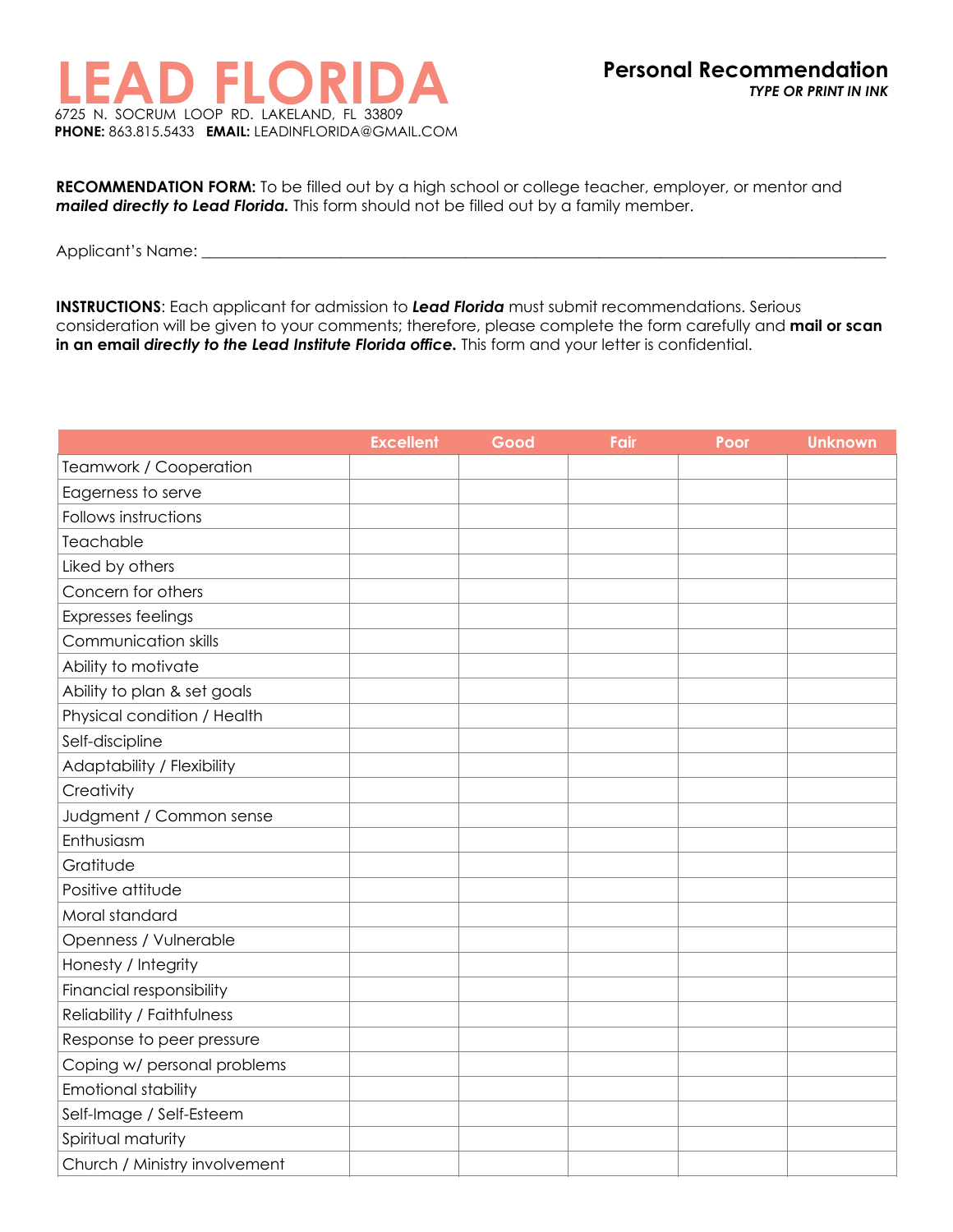| Practice of spiritual disciplines                                                                                                                                                                                                   |                                                                                                                                              |  |  |
|-------------------------------------------------------------------------------------------------------------------------------------------------------------------------------------------------------------------------------------|----------------------------------------------------------------------------------------------------------------------------------------------|--|--|
| Appearance / Grooming                                                                                                                                                                                                               |                                                                                                                                              |  |  |
| Disposition                                                                                                                                                                                                                         |                                                                                                                                              |  |  |
| General maturity (emotional & social)                                                                                                                                                                                               |                                                                                                                                              |  |  |
| Mental ability                                                                                                                                                                                                                      |                                                                                                                                              |  |  |
| Personal motivation                                                                                                                                                                                                                 |                                                                                                                                              |  |  |
| Industry / Achievement                                                                                                                                                                                                              |                                                                                                                                              |  |  |
| In your opinion, this applicant's Christian witness is which of the following?<br>__ Mature ___ Contagious __ Genuine/Growing ___ Over-Emotional __ Superficial<br>What character strengths or weakness does the applicant possess? |                                                                                                                                              |  |  |
| Does this applicant have any persistent habits that you feel would restrict him/her from fitting into a fairly<br>intensive leadership training program?                                                                            |                                                                                                                                              |  |  |
| Would you recommend this applicant for acceptance into Lead Florida?<br>Relationship to the applicant is:<br>__ High School Teacher ___ College Teacher ___ Employer __ Mentor                                                      |                                                                                                                                              |  |  |
| How long have you known the applicant? ______ Years _____ Months                                                                                                                                                                    |                                                                                                                                              |  |  |
| How would you describe the relationship: __Very Close __Fairly Close __ Acquaintance __ Minimal                                                                                                                                     |                                                                                                                                              |  |  |
|                                                                                                                                                                                                                                     |                                                                                                                                              |  |  |
|                                                                                                                                                                                                                                     |                                                                                                                                              |  |  |
|                                                                                                                                                                                                                                     |                                                                                                                                              |  |  |
|                                                                                                                                                                                                                                     |                                                                                                                                              |  |  |
| Signature: Date 1 Date 1 200                                                                                                                                                                                                        |                                                                                                                                              |  |  |
| Please include a letter of reference with any additional comments and please return                                                                                                                                                 | in a sealed envelope directly to Lead Florida or scan it to our email:<br><b>Lead Florida</b><br>6725 N Socrum Loop Rd<br>Lakeland, FL 33809 |  |  |
|                                                                                                                                                                                                                                     | leadinflorida@gmail.com                                                                                                                      |  |  |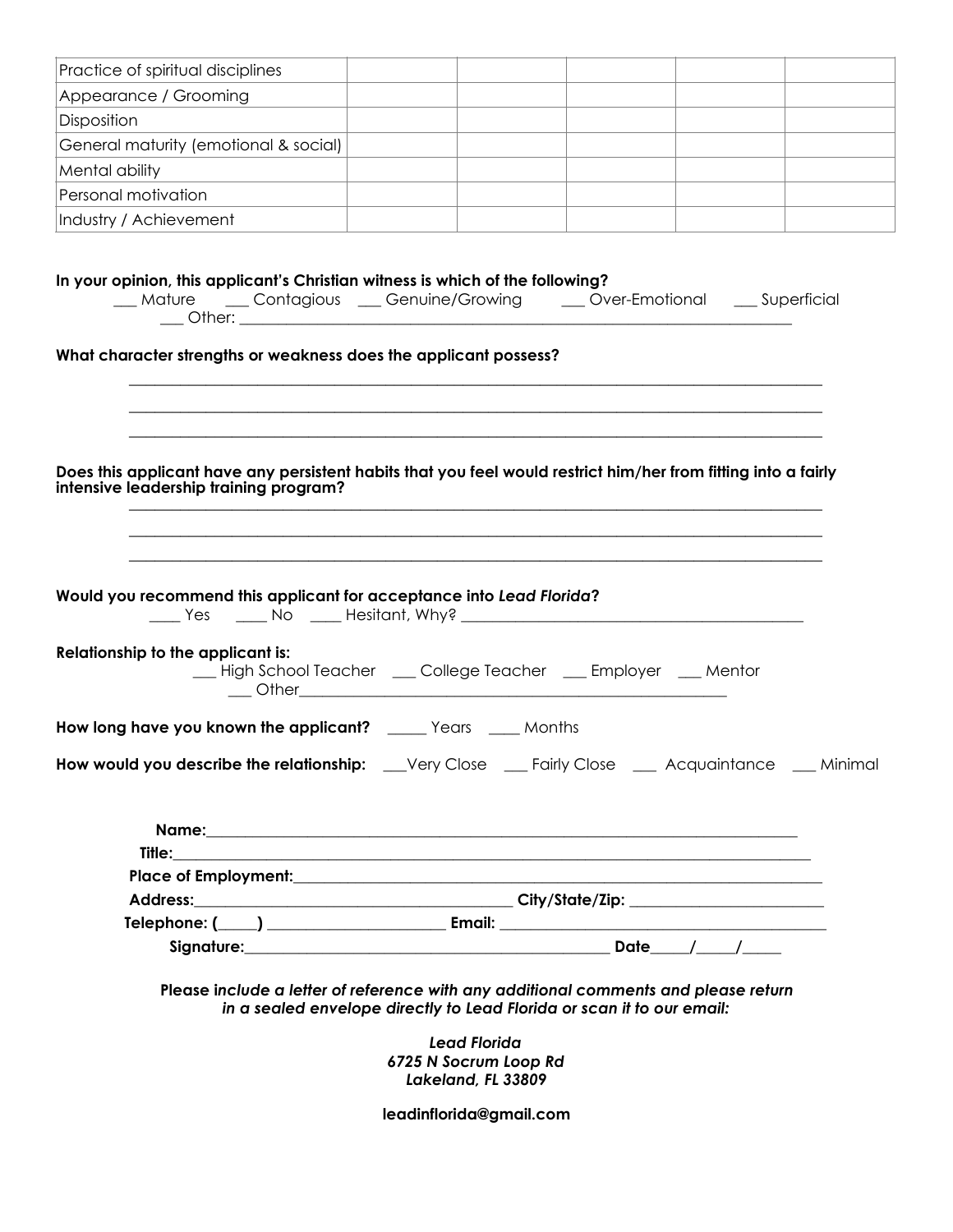#### **Applicant's Name:**

**TO THE APPLICANT:** This reference should be completed by your pastor, youth pastor, or other pastor and *mailed directly to Lead Institute Florida.* If a parent is your pastor, please refer the form to the assistant/ associate pastor or youth pastor in your church. If a person other than your pastor (assistant/associate or youth pastor) completes the form, an explanation should be provided.

**TO THE PASTOR/DIRECTOR:** The above applicant has applied to become a student in the Lead Institute leadership training program. Thank your for providing the information requested on this form in order to aid us in evaluating the applicant's suitability to join this program. The applicant cannot be considered until all reference forms are received; therefore your timely completion of this form is much appreciated. This reference will be kept confidential. Thank you for your assistance.

| 2. How long has the applicant attended your church? _________ year(s) _______ month(s)                                                                                                                                                                                                                                                                                                                                                                |  |  |
|-------------------------------------------------------------------------------------------------------------------------------------------------------------------------------------------------------------------------------------------------------------------------------------------------------------------------------------------------------------------------------------------------------------------------------------------------------|--|--|
|                                                                                                                                                                                                                                                                                                                                                                                                                                                       |  |  |
| 3. How well do you know him/her? __ Very Close __ Somewhat __ Acquaintance __ Not well                                                                                                                                                                                                                                                                                                                                                                |  |  |
| 4. In your association with the applicant, what has been the level of commitment you have seen exemplified?                                                                                                                                                                                                                                                                                                                                           |  |  |
|                                                                                                                                                                                                                                                                                                                                                                                                                                                       |  |  |
| 5. Evaluation of applicant's emotional maturity<br>A. Please check one:<br>_ Outstanding maturity; proven ability to operate under stress and pressure.<br>More mature and emotionally stable than the average.<br>__ Possesses adequate emotional stability and maturity.<br>_ Doubtful. Might not be able to endure or work under stress.<br>Unable to cope with stress. Deals with rage, withdrawal, and/or unpredictable behavior and<br>attitude |  |  |
|                                                                                                                                                                                                                                                                                                                                                                                                                                                       |  |  |
| B. How does the applicant usually react in challenging situations? (Check one)<br>__ Withdraws ___ Avoids It ___ Gets Discouraged ___ Accepts Patiently ___ Handles Confidently                                                                                                                                                                                                                                                                       |  |  |
| C. Has the applicant proven on any occasion to be unreliable, dishonest, or of questionable character?                                                                                                                                                                                                                                                                                                                                                |  |  |